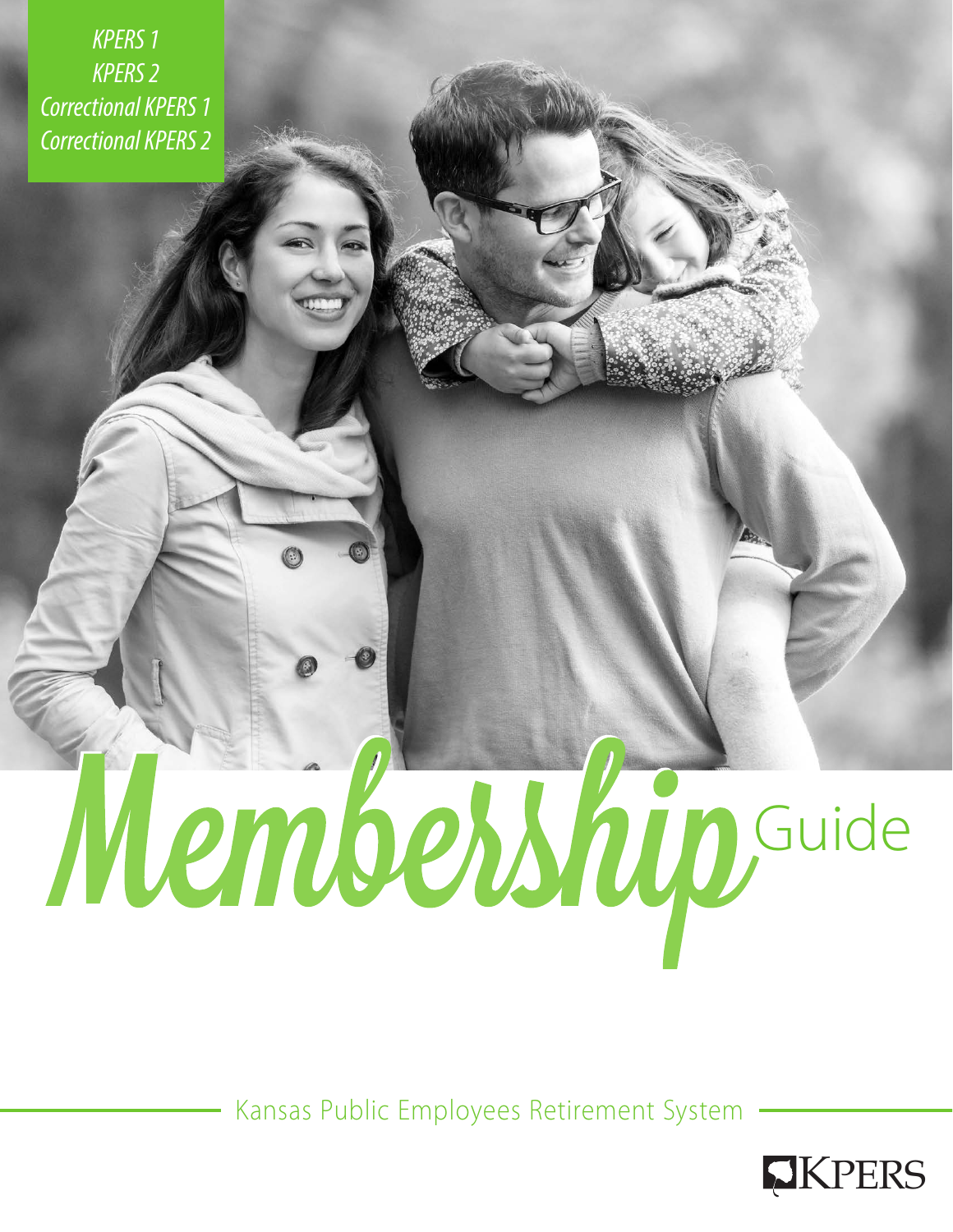# Welcome to the Retirement System

Welcome to the Kansas Public Employees Retirement System. We're glad you are here! This membership guide will help you get to know the Retirement System. It outlines your current benefits as an active member and shows you what is in store when you are ready to retire. In the interest of simplicity, certain generalizations have been made in this guide. Kansas law and the rules adopted by the Board of Trustees will control specific situations.

## **We're Here for You**

We're here to answer your questions and help in any way we can. You can count on KPERS to be a trusted partner in your financial future.

Our "InfoLine" is a toll-free customer service call center dedicated to helping you. The InfoLine is open 8 a.m. to 4 p.m. The easiest time to reach our office is in the afternoon, Tuesday, Wednesday and Thursday.

If you need one-on-one help or just prefer to visit with someone in person, please call to arrange an appointment first so that we can assist you more effectively when you arrive. Our offices are open Monday through Friday from 8 a.m. to 5 p.m. Visit kpers.org for driving and parking directions.

**Email**: kpers@kpers.org **Toll-free**: 1-888-275-5737 **In Topeka**: 785-296-6166 **Website**: kpers.org

## **Access Your KPERS Account Online**

You can keep track of your membership information and plan for retirement with your online account.

- Annual statements
- Benefit estimates
- Beneficiary designations

See kpers.org to get started.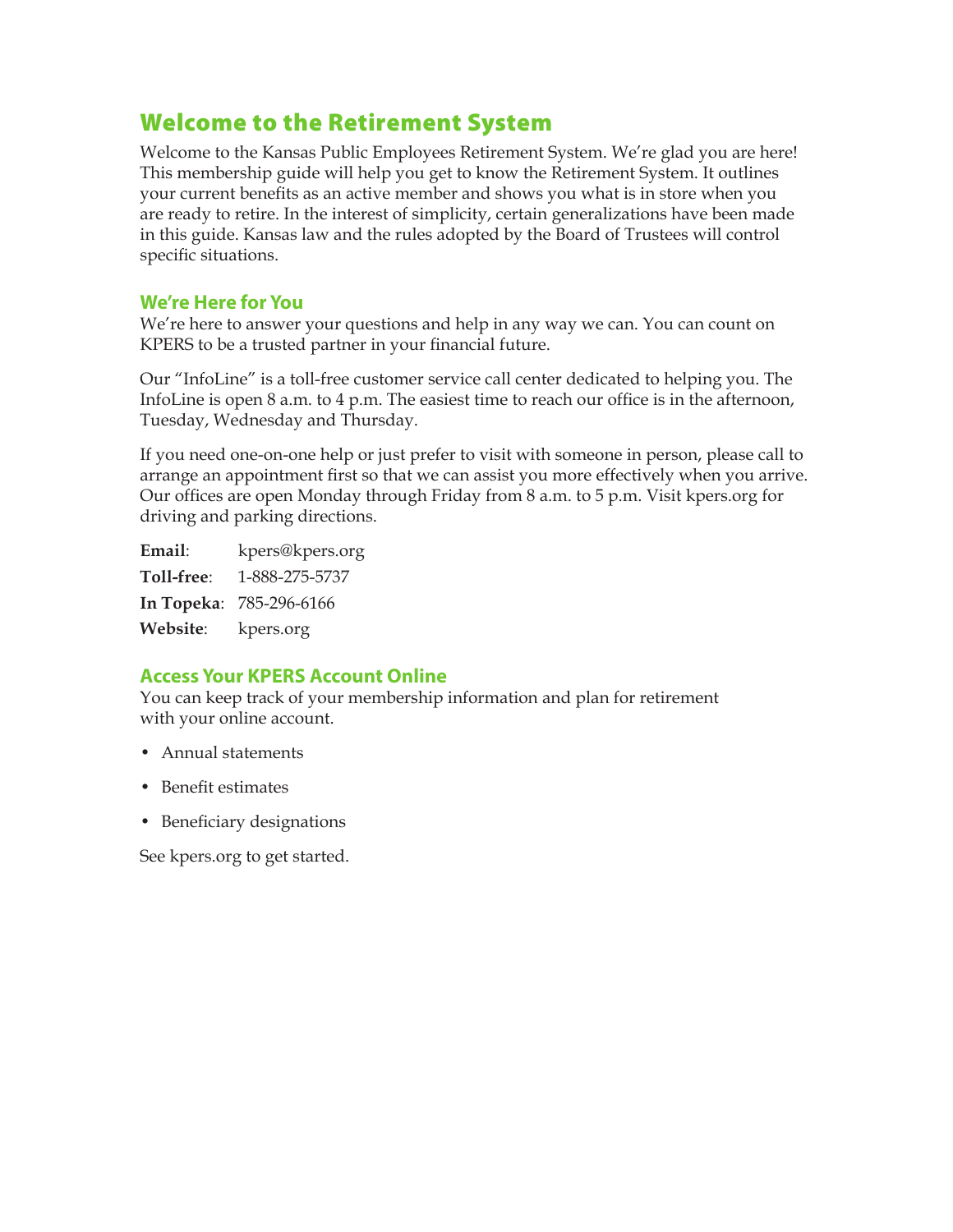# **Table of Contents**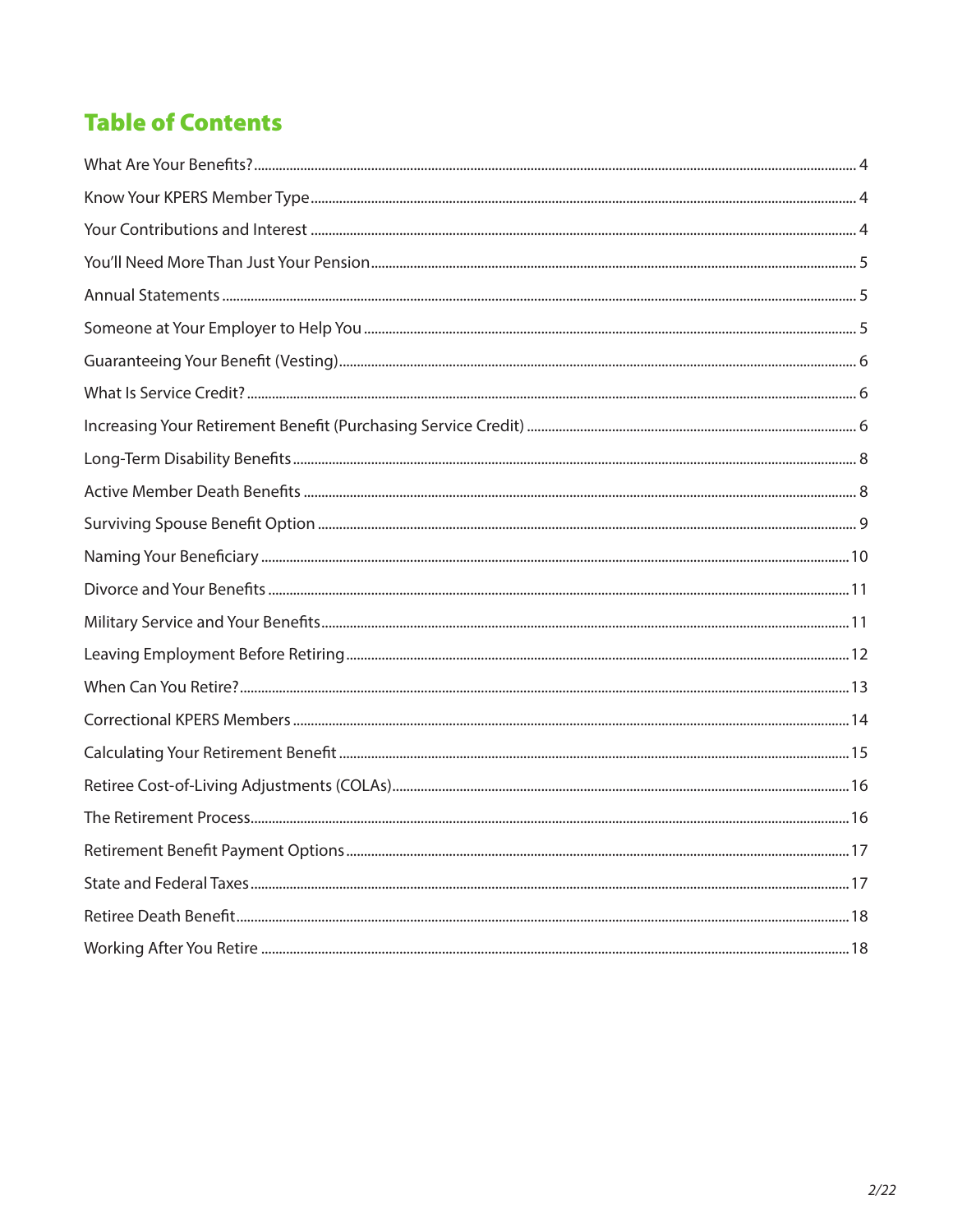# <span id="page-3-0"></span>What Are Your Benefits?

Throughout your career, you contribute part of your salary to the Retirement System. Your employer also contributes to help fund the System. The Retirement System then invests these funds and, when you retire, pays you a dependable monthly benefit for the rest of your life. The Retirement System also provides a \$4,000 death benefit for retirees.

As an active member, you have basic life insurance and disability benefits. Your employer pays for these benefits. You can also purchase optional life insurance for you, your spouse and children if your employer offers it.

# Know Your KPERS Member Type

KPERS has three benefit structures. The details of your benefits depend on whether you are a KPERS 1, KPERS 2 or KPERS 3 member. KPERS 3 members are not covered in this guide.

- **KPERS 1**: Hired before July 1, 2009
- **KPERS 2**: Hired July 1, 2009 December 31, 2014
- **KPERS 3**: Hired January 1, 2015 and after

# Your Contributions and Interest

You contribute 6% of your gross earnings each pay period.

Contributions are made on a pretax basis and deferred from federal income taxes until you either withdraw or retire. You do need to add the contributions back into your gross income for Kansas state income tax purposes.

Your contributions are credited with interest annually on June 30, based on the balance in your account on December 31 of the year before (i.e., interest credited on June 30, 2020, is based on your account balance as of December 31, 2019).

If you became a member:

- *Before* July 1, 1993, your contributions earn 7.75% interest.
- *On or after* July 1, 1993, your contributions earn 4% interest.

Kansas law does not allow you to borrow from your contributions.

The amount of your contributions and interest have no bearing on your retirement benefits. These benefits are determined by your salary and service. Your account balance is important only if you withdraw or die before retirement. Employer contributions are not credited to your account and are used to fund the System. They stay with the Retirement System if you end employment and withdraw.

Your final average salary and years of service determine your retirement income, not how much you contribute.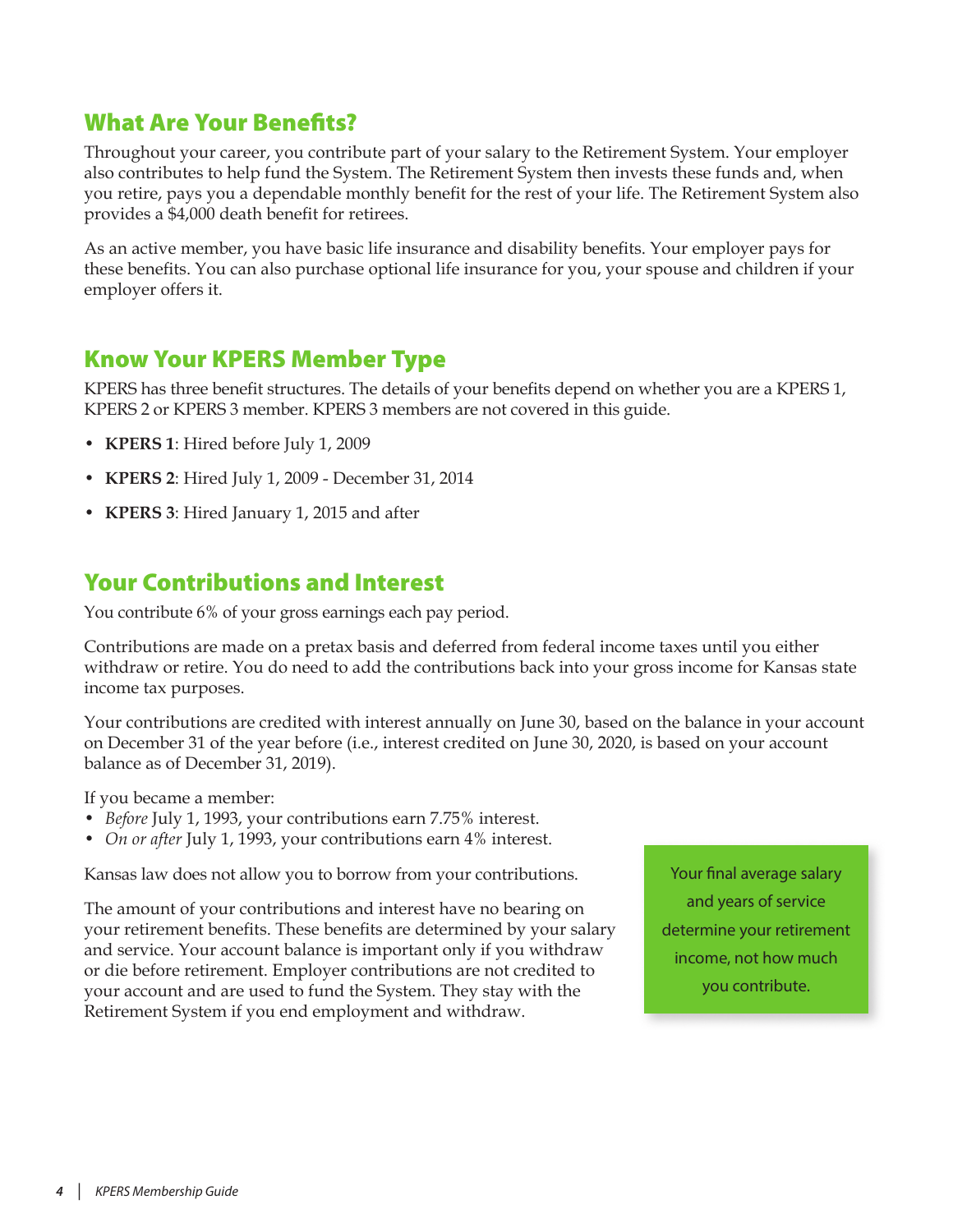# <span id="page-4-0"></span>You'll Need More Than Just Your Pension

Most financial experts suggest replacing at least 80% of your income for retirement. Increasing healthcare costs and living longer may mean you need to have even more.

KPERS and Social Security won't be enough for a sound retirement. You need to save on your own, too. The easiest way to save is through an eligible employer plan like a 457(b) deferred compensation or a 403(b) annuity plan. Check with your employer about options where you work.

The State of Kansas and many local public employers offer KPERS 457, a deferred compensation savings plan. Contributions are automatically deducted from your pay, and you can get started with as little as \$12 per pay period. Visit kpers457.org for more info.

However you choose to save, the important thing is to start. The sooner you begin, the more time your money has to grow. Socking away even a sliver of your salary could have a big impact on your retirement.



# Annual Statements

Each spring, you receive a KPERS annual statement. Your annual statement shows your contributions and earned interest, years of service, current final average salary and beneficiary information. If you are vested with at least five years of service credit, you will also have retirement benefit estimates.

# Someone at Your Employer to Help You

Your employer has appointed a **designated agent** to handle Retirement System transactions. This person is your local connection for Retirement System information. Check with Human Resources if you don't know who your designated agent is.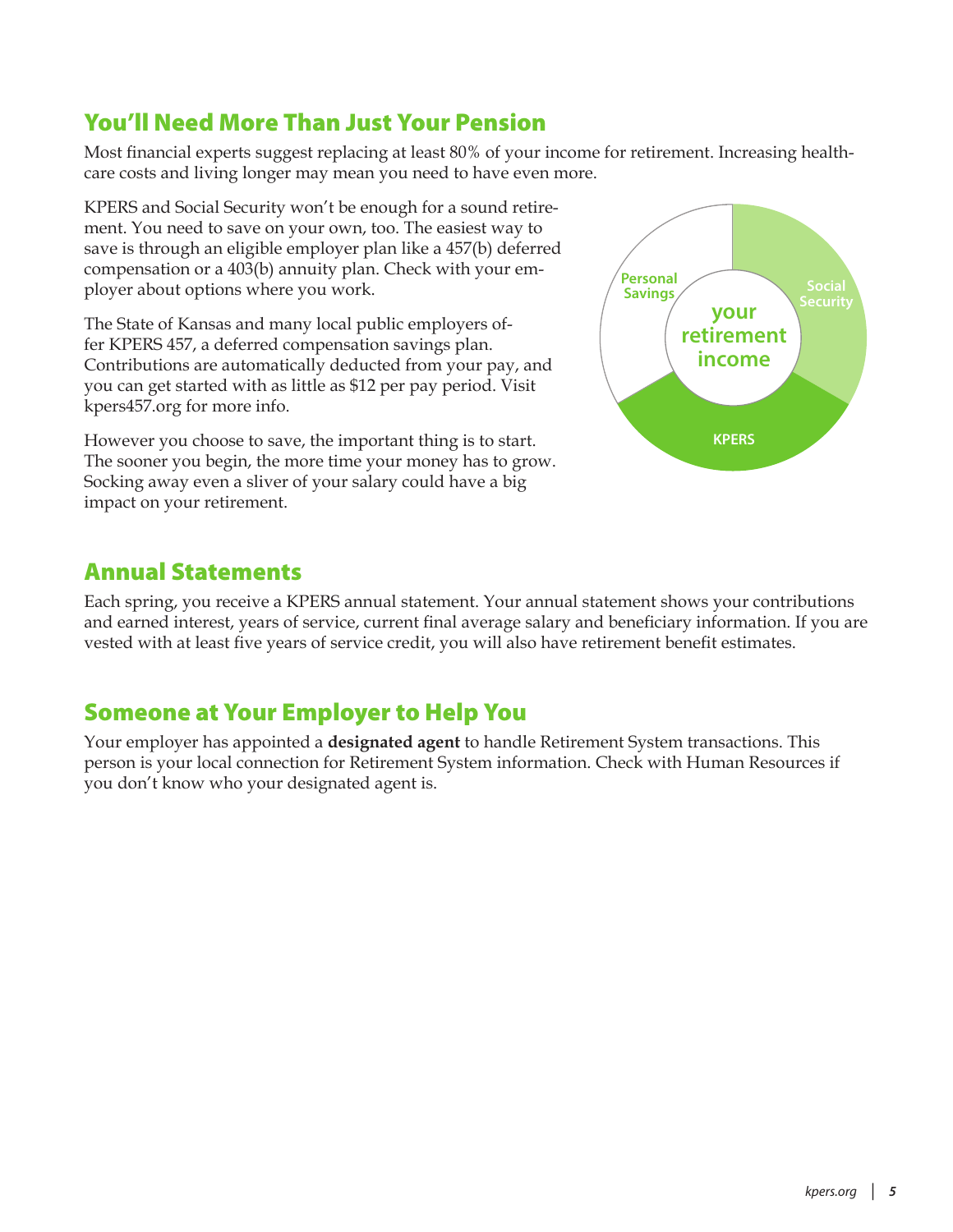# <span id="page-5-0"></span>Guaranteeing Your Benefit (Vesting)

When you are "vested," it means you have earned enough service to **guarantee** a retirement benefit, even if you leave employment. All active members vest their benefit with five years of service. If you leave employment once vested, simply keep your contributions with the Retirement System and you are guaranteed retirement benefits when you become eligible.

# What Is Service Credit?

Service credit is an important factor used to calculate your retirement benefit. You automatically earn service credit for the years you work in a benefits-eligible position.

If you have participated in more than one of the retirement plans administered by the Retirement System, you may be able to combine service credit to become eligible for retirement benefits.

**Participating Service** is any service after your membership date. You will automatically receive this type of service credit. If you are a KPERS member working for a participating employer, you cannot receive credit for any service during which you also participate in the Kansas Police & Firemen's Retirement System, the Retirement System for Judges or the Board of Regents Retirement Plan.

**Military Service**: In certain circumstances, Kansas law allows the Retirement System to grant service credit for active military service at no cost to you. Service credit may be granted if you are employed immediately before activation and you return to employment within one year of discharge (or two years, if disabled in the line of duty). You must be off your employer's payroll during this time. Granted military service is limited to five years. You can purchase up to six years of military service regardless of how many years are granted. Service credit cannot be granted or purchased for military service that overlaps participating service.

# Increasing Your Retirement Benefit (Purchasing Service Credit)

You may be able to increase your retirement benefit and possibly retire earlier by purchasing service credit for your past public service. Only active, contributing members may purchase service credit, and all payments must be received on or before your last day on your employer's payroll.

## **Cost**

Purchase costs are based on your age and salary. As a general rule, it is usually best to buy service early in your career.

- **KPERS 1** If you are under age 45, a year of service will generally cost about 6% of your current salary (or current final average salary, if higher). Each year after age 45, the cost increases significantly.
- **KPERS 2** If you are under age 37, a year of service will generally cost about 6% of your current salary (or current final average salary, if higher). Each year after age 37, the cost increases significantly.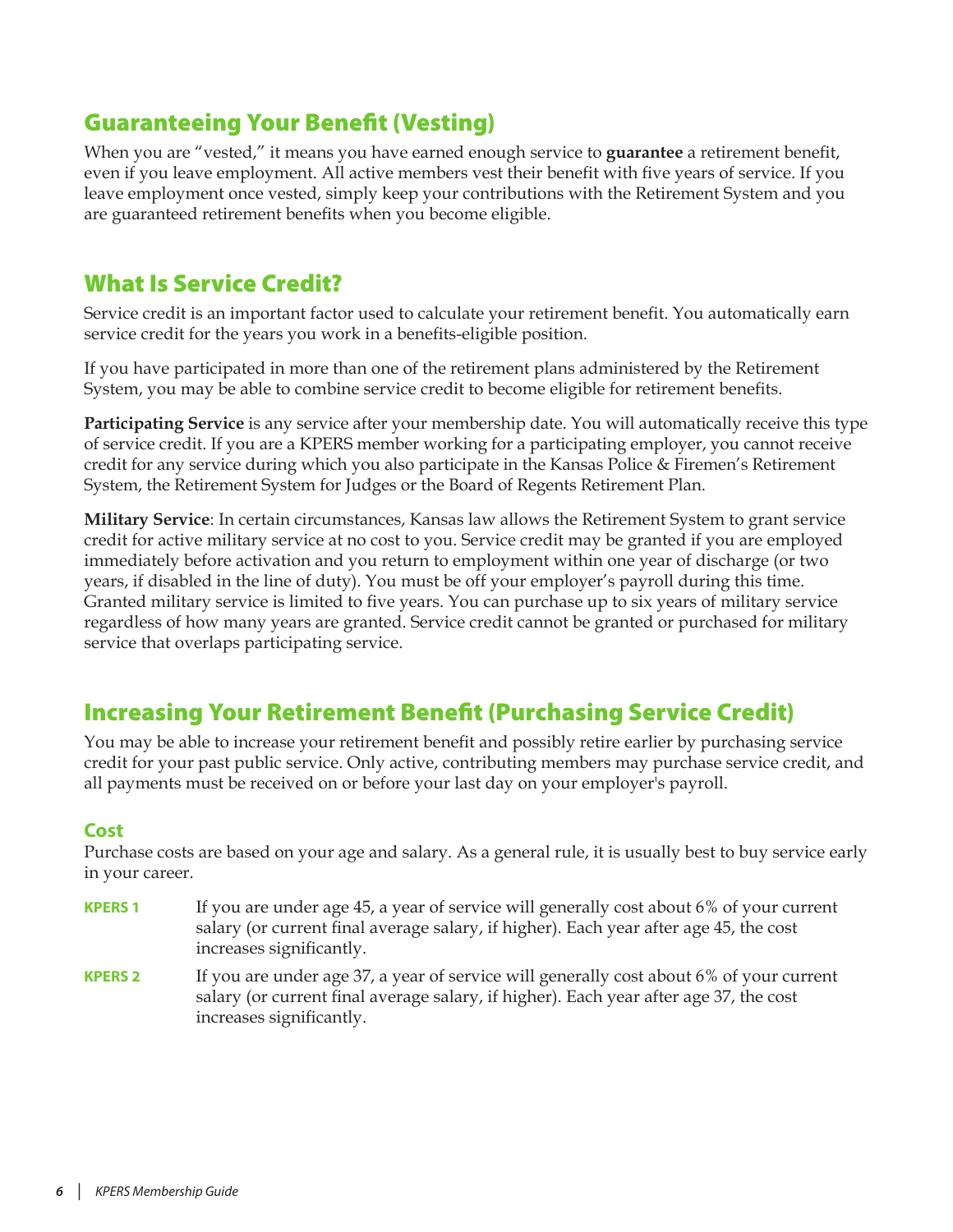| <b>Benefit of Purchasing Service Credit</b> |                                                                |                 |  |  |  |  |  |  |
|---------------------------------------------|----------------------------------------------------------------|-----------------|--|--|--|--|--|--|
|                                             | KPERS 1 (1.75% multiplier)<br>KPERS 2 (1.85% multiplier)       |                 |  |  |  |  |  |  |
| Your final average salary                   | For each additional year of service, your benefit increases by |                 |  |  |  |  |  |  |
| \$30,000                                    | \$44 per month                                                 | \$47 per month  |  |  |  |  |  |  |
| \$50,000                                    | \$73 per month                                                 | \$77 per month  |  |  |  |  |  |  |
| \$70,000                                    | \$102 per month                                                | \$108 per month |  |  |  |  |  |  |

## **Types of Service You Can Purchase**

- "Year of Service" or partial year of service
- Forfeited KPERS service
- Military (See section on "Military Service and Your Benefits.")
- Elected official service
- Out-of-state teaching
- Non-federal public service
- Forfeited Kansas Board of Regents Retirement Plan service
- Waiting period for Regents plan eligibility
- VISTA and Peace Corps

## **Payment Options**

Generally, service can be purchased with:

- Pretax payroll reduction over time.
- Rollover or trustee-to-trustee transfer from another retirement plan. Eligible plans include a governmental 457(b) plan like KPERS 457, a 403(b) annuity, or an individual retirement account (IRA).
- Lump sum (personal check, money order or Discover Card).

## **KPERS 1 Members Can Purchase "Year of Service"**

Until July 1, 2009, non-school employees worked for one year in a benefits-eligible position before becoming members. KPERS 1 members can purchase service credit for this time worked.

## **The Purchase Process**

- 1. Ask your employer or contact KPERS to see if your past service is eligible.
- 2. If your service is eligible, complete an Application to Purchase Service Credit (KPERS-67) form.
- 3. Your employer completes the employer part of the form and sends it to the Retirement System.
- 4. The Retirement System calculates your purchase cost and sends a letter to you through your employer. At this point, you should weigh the cost and benefit before deciding to continue with the purchase.
- 5. To complete the purchase, you sign the necessary paperwork, arrange for payment and return both to the Retirement System.
- 6. The Retirement System receives your payment or payroll reduction commitment.
- 7. All payments must be completed on or before your last day on your employer's payroll.
- 8. The Retirement System adds service to your record after the purchase is completed.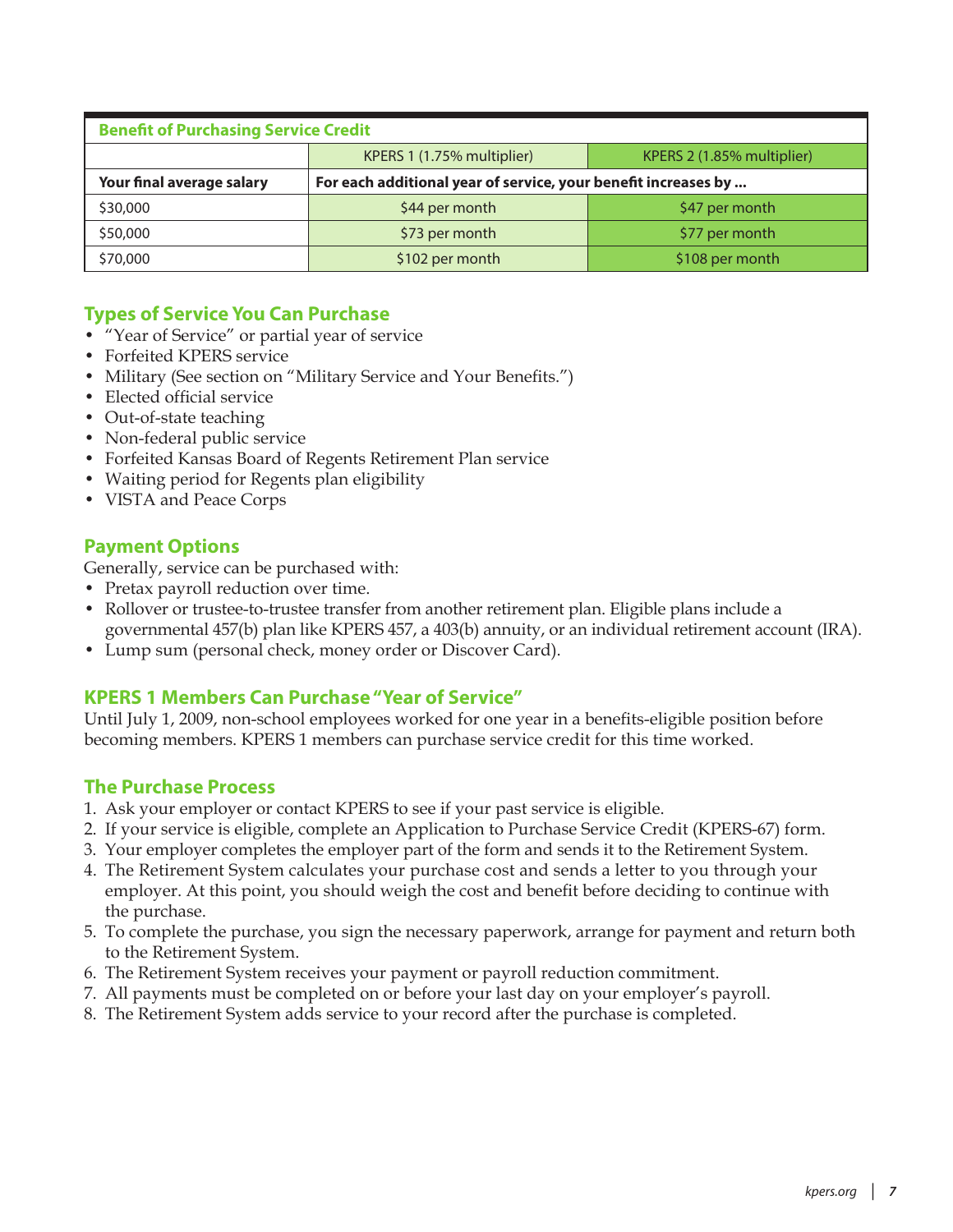# <span id="page-7-0"></span>Long-Term Disability Benefits

KPERS isn't just for your retirement. As an active member, you are covered by KPERS' long-term disability benefits that provide income protection if you cannot work because of an illness or injury. If you become disabled, you may qualify for a disability benefit based on 60% of your annual salary. You must be disabled for 180 days and no longer receive employer compensation. The minimum benefit is \$100, and the maximum benefit is \$5,000. The disability program also features rehabilitation programs to help you return to work. A Summary Plan Description is available at kpers.org.

# **Applying for Disability Benefits**

- 1. If you become disabled, contact your Human Resources office.
- 2. If approved, disability benefits will begin the **later** of the date you complete 180 continuous days of total disability or the date you stop receiving employer compensation. Toward the end of this waiting period, the plan administrator will mail you a claim packet with everything you need.

# Active Member Death Benefits

If you die before retirement, we return your contributions and interest in a lump sum to your beneficiary. In certain situations, your spouse may be able to choose a monthly benefit instead of receiving your contributions. (See section on "Surviving Spouse Benefit Option.") Your beneficiary also receives your basic life insurance and any optional life insurance.

Basic Life Insurance is automatic and at *no cost to you.*

## **Basic Life Insurance**

You have basic life insurance equal to 150% of your annual salary.

## **Job-Related Death**

If you die from an on-the-job accident, your spouse will receive a monthly benefit based on 50% of your final average salary, less Workers' Compensation. The minimum benefit is \$100 per month. He or she will also receive a \$50,000 lump-sum payment. Job-related death benefits are nontaxable. These benefits are in addition to your life insurance and returned contributions.

If you do not have a spouse, other family members are eligible in this order:

- Children up to age 18, or 23, if a full-time student
- Dependent parents

## **Optional Life Insurance**

Optional life insurance provides additional coverage beyond your basic life insurance. You decide how much coverage you need, and you pay the cost of this additional coverage through payroll deduction. Many employers offer optional life insurance, including the State of Kansas. Check with your employer about participation.

Employee coverage ranges from \$5,000 to \$400,000 in \$5,000 increments. New employees are eligible for up to \$250,000 of guaranteed coverage *without* proof of good health within 31 days of their hire date.

Long-term disability benefits provide income protection if you cannot work because of an illness or injury.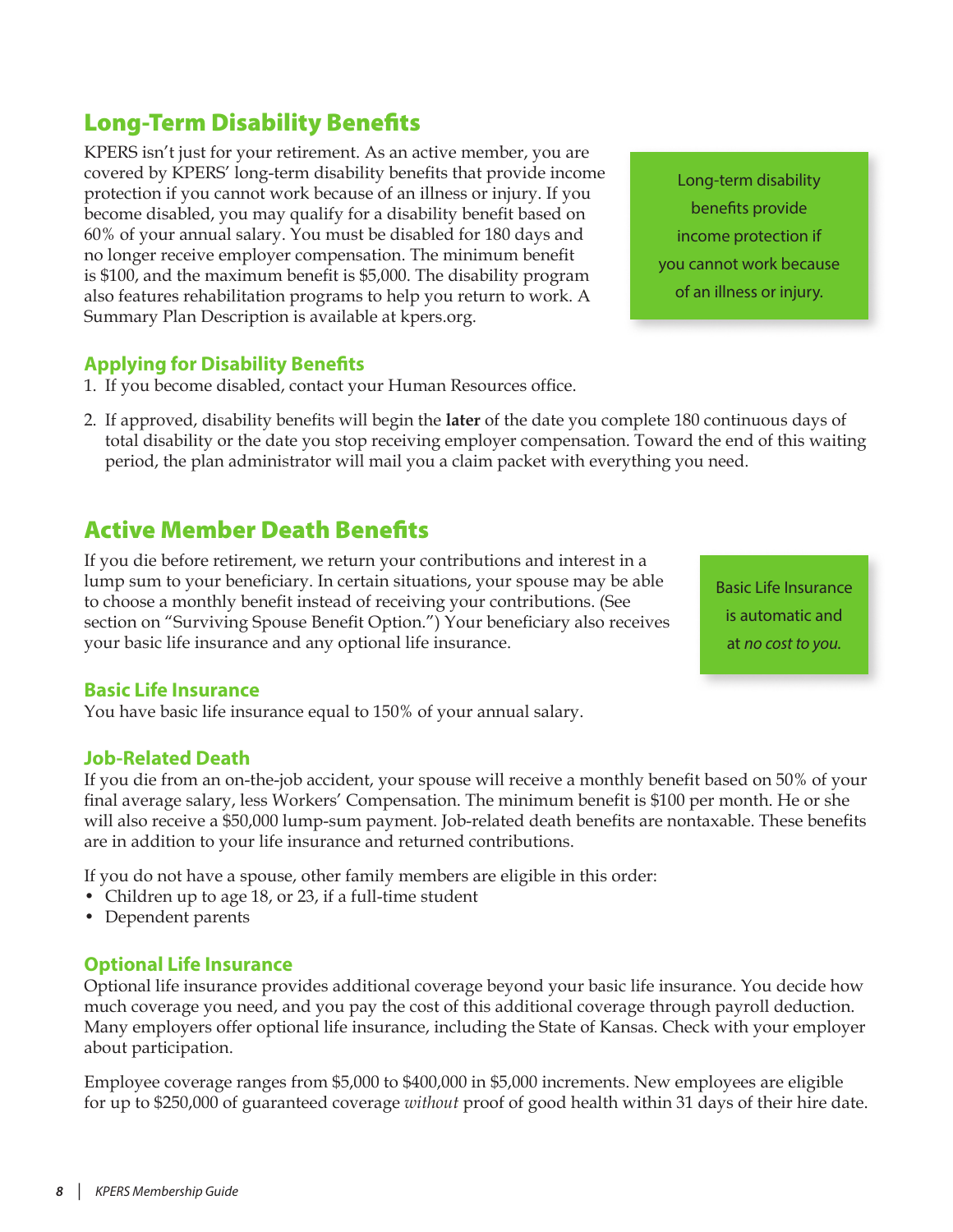<span id="page-8-0"></span>Spouse coverage ranges from \$5,000 to \$100,000 in \$5,000 increments. New employees are eligible for up to \$25,000 of guaranteed spouse coverage within 31 days of their hire date. Employee coverage is not required to choose spouse coverage. You, the employee, are the beneficiary for spouse coverage.

Child coverage is available in \$10,000 or \$20,000 amounts, and one premium covers all your dependent children. Children are covered to age 26, with no age limit on disabled dependents. You can add child coverage only as a new hire, during open enrollment or with a family status change.

**Annual Open Enrollment**: You can apply for guaranteed member, spouse and child coverage without answering health questions.

**Starting or Increasing Coverage Anytime**: You can start or increase your coverage or your spouse's coverage *at any time* with proof of good health.

**Family Status Change**: A family status change is a life event such as marriage, divorce, birth or adoption, or death of a spouse or child. It also includes a change in employment status.

Within 31 days of a family status change, you can enroll for or increase coverage *without* proof of good health:

- Employee coverage up to \$50,000 (health questions required for amounts \$250,000 to \$400,000)
- Spouse coverage up to \$25,000 (health questions required for amounts \$25,000 to \$100,000)
- Child coverage \$10,000 or \$20,000

**Accelerated Death Benefit**: If you are diagnosed as terminally ill with 24 months or fewer to live, you may be eligible to receive up to 100% of your life insurance *instead* of your beneficiary receiving a death benefit. Spouse and child coverage are also eligible for this benefit.

**Accidental Death & Dismemberment Benefits**: This benefit covers you if you experience an occupational assault, or accidental death and dismemberment. Some exclusions apply. For full details, see the Optional Life Insurance brochure or the Certificate of Insurance available at kpers.org.

#### **If You Leave Employment or Retire**

If you retire, end employment or move to a position not covered by KPERS, your basic and any optional insurance will end. You can continue your coverage within 60 days of ending employment. Download the forms from kpers.org.

Special rules apply if you leave employment due to a disability or military service. See your employer.

# Surviving Spouse Benefit Option

If you die before retirement, your spouse may be able to receive a monthly benefit for the rest of his or her life, instead of receiving your returned contributions and interest. You must designate your spouse as your sole primary retirement beneficiary.

**Situation #1 ...** *If you were eligible to retire*, your spouse begins receiving a monthly benefit immediately.

**Situation #2 ...** *If you were not yet eligible to retire but had ten years of service*, your spouse begins receiving a monthly benefit when you would have reached age 55.

You can name contingent beneficiaries or separate beneficiaries for your life insurance without affecting this benefit option.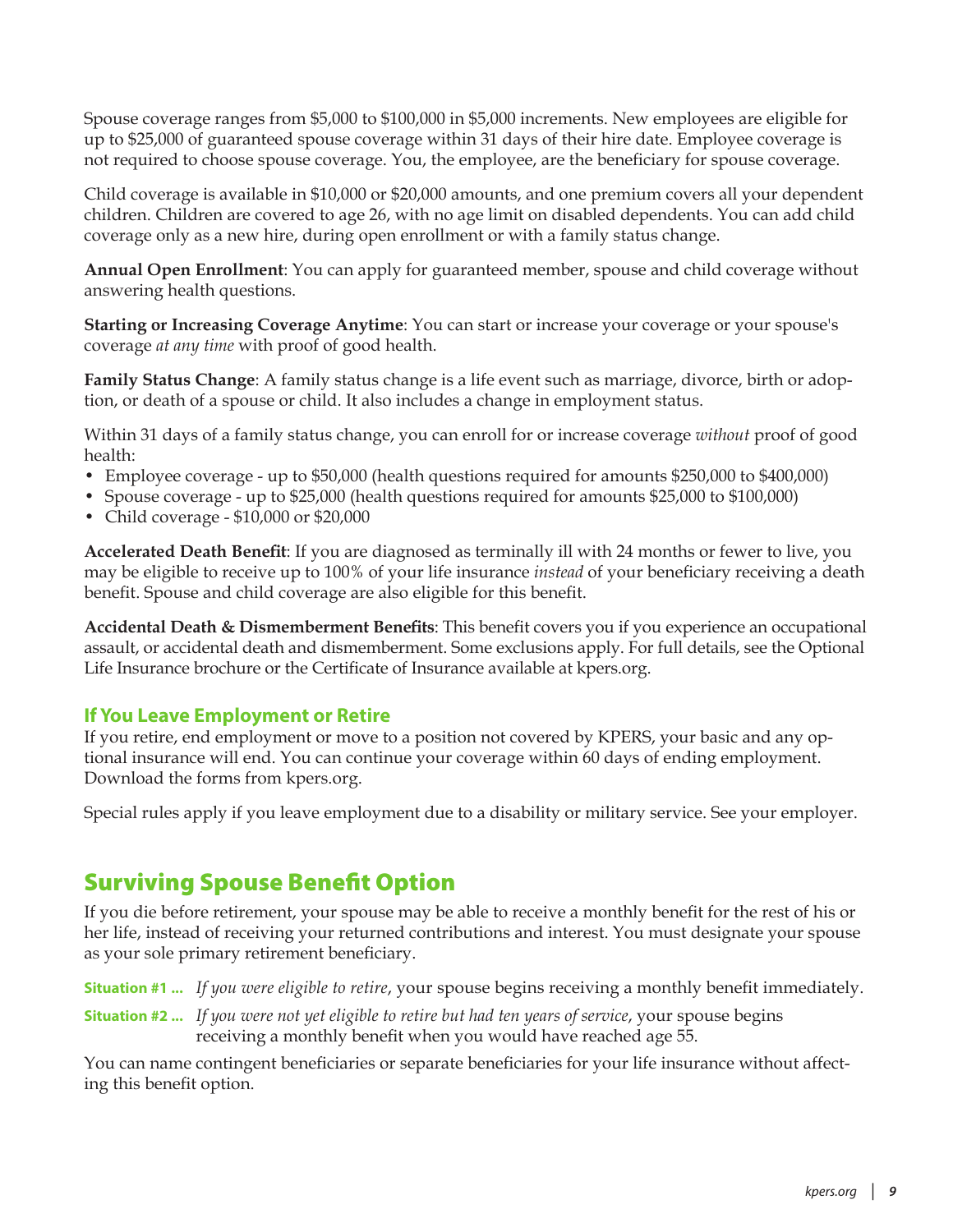# <span id="page-9-0"></span>Naming Your Beneficiary

## **What Your Beneficiary Receives**

- Basic life insurance (150% of your annual salary)
- Any optional life insurance
- Returned contributions and interest or continuing monthly benefit for spouse if you meet the criteria (See section on "Surviving Spouse Benefit Option.")

## **Who Can You Name as Beneficiary**

You can choose:

- A living person.
- A trust.
- Your estate.
- Any combination of these options.

You cannot name a church or other charitable organization as a beneficiary.

If you choose more than one beneficiary, each will share your benefits equally. You can name separate beneficiaries for your retirement benefits and life insurance. You can also name a contingent beneficiary to receive your benefits if your primary beneficiary is not living. A contingent beneficiary will receive benefits only if no primary beneficiary survives you. As with the primary beneficiary, you can name more than one and each will receive equal shares of your benefit.

You can add or change beneficiaries any time through your online account at kpers.org or by completing a Designation of Beneficiary (KPERS-7/99) form. You can download one at kpers.org.

## **Reviewing Your Designation**

It is important to keep your beneficiary designation up-to-date. Review your designation whenever you have a significant life event.

- Marriage
- Divorce
- A birth or adoption in your family
- A death in your family
- Retirement

## **Especially for Retirees**

Have you reviewed your beneficiary lately?

The Retirement System provides a \$4,000 retiree death benefit. You can choose a living person, a trust, your estate or a combination of these. You can also name a funeral establishment to directly receive your death benefit for funeral expenses. The benefit is taxable income to a beneficiary.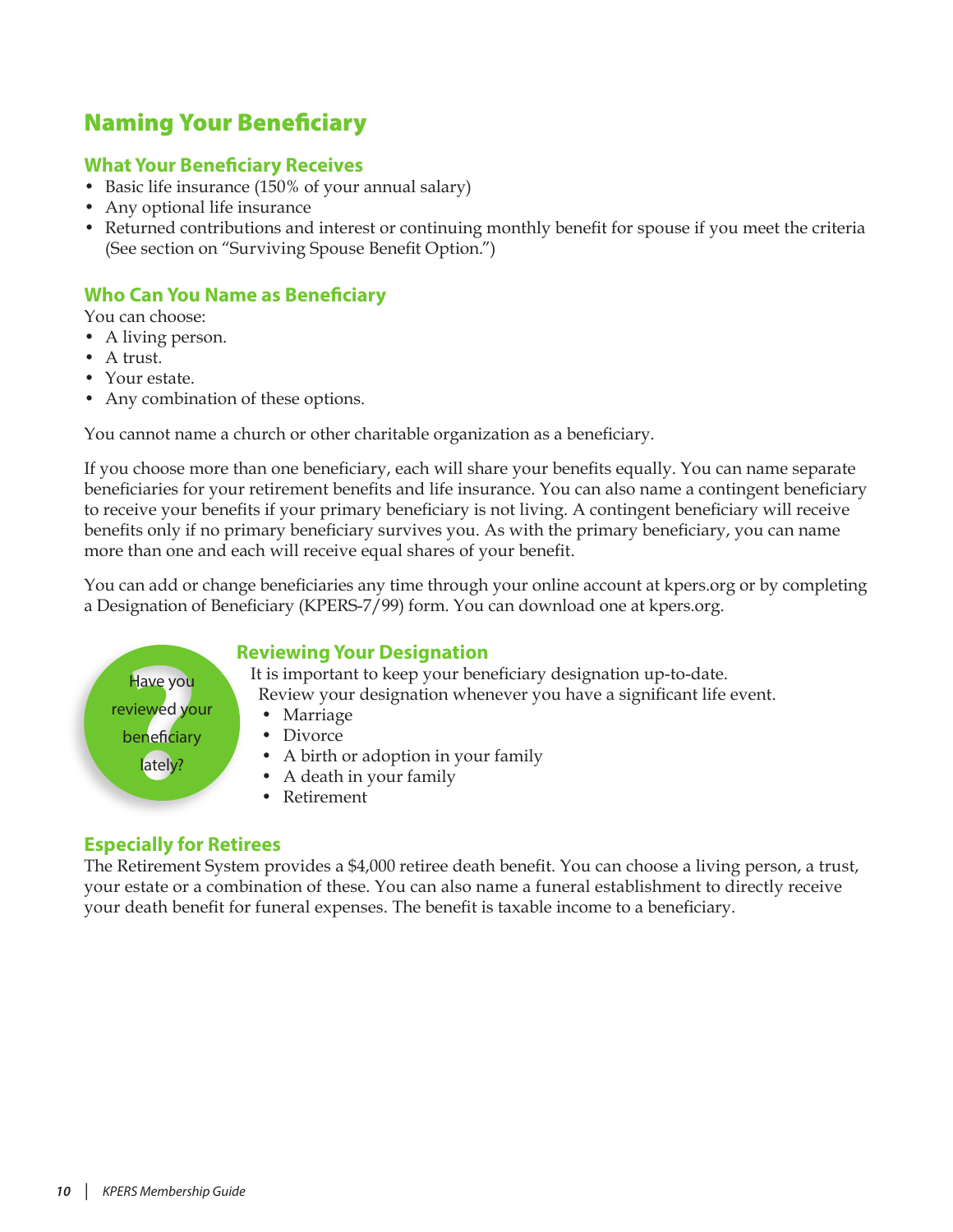# <span id="page-10-0"></span>Divorce and Your Benefits

KPERS contributions that you have accumulated during marriage are considered marital assets. If you divorce before or after retiring, a former spouse may be able to receive part of your benefit or contributions. A former spouse can receive payment from the Retirement System under a Qualified Domestic Relations Order (QDRO) when you withdraw, retire or die. Additional information about QDROs is available at kpers.org. Please seek legal counsel if this situation applies to you.

# Military Service and Your Benefits

If you are called to active military service, you need to notify your employer. Your employer will notify the Retirement System as needed. Employers are required to give you the same rights and benefits that they would give to an employee on a non-military leave of absence. You also have a few additional benefits.

## **Life Insurance**

- Basic life insurance continues during periods of active military duty at no cost to you. Once you return from active duty, your basic life insurance will stop if you do not immediately return to covered employment.
- Optional life insurance continues for 16 months as long as you continue to pay the premiums. After 16 months, you can continue your coverage through a portability or conversion option.
- Optional coverage is reinstated if you return to covered employment within five years, even if you did not choose to convert to an individual policy. Your premiums will be based on your age when you return.

## **Disability Benefits**

Disability coverage generally ends when you leave employment, but the Uniformed Services Employment and Reemployment Rights Act (USERRA) does give you certain additional rights. If you have a disability that was received or aggravated during military service, please contact KPERS.

## **Receiving Service Credit for Military Service**

When you return from military service, the Retirement System might be able to grant you service credit for your time away at no cost to you or you can purchase service credit for military service that was not granted. Check with your employer when you return. Also see "Purchasing Service Credit" section.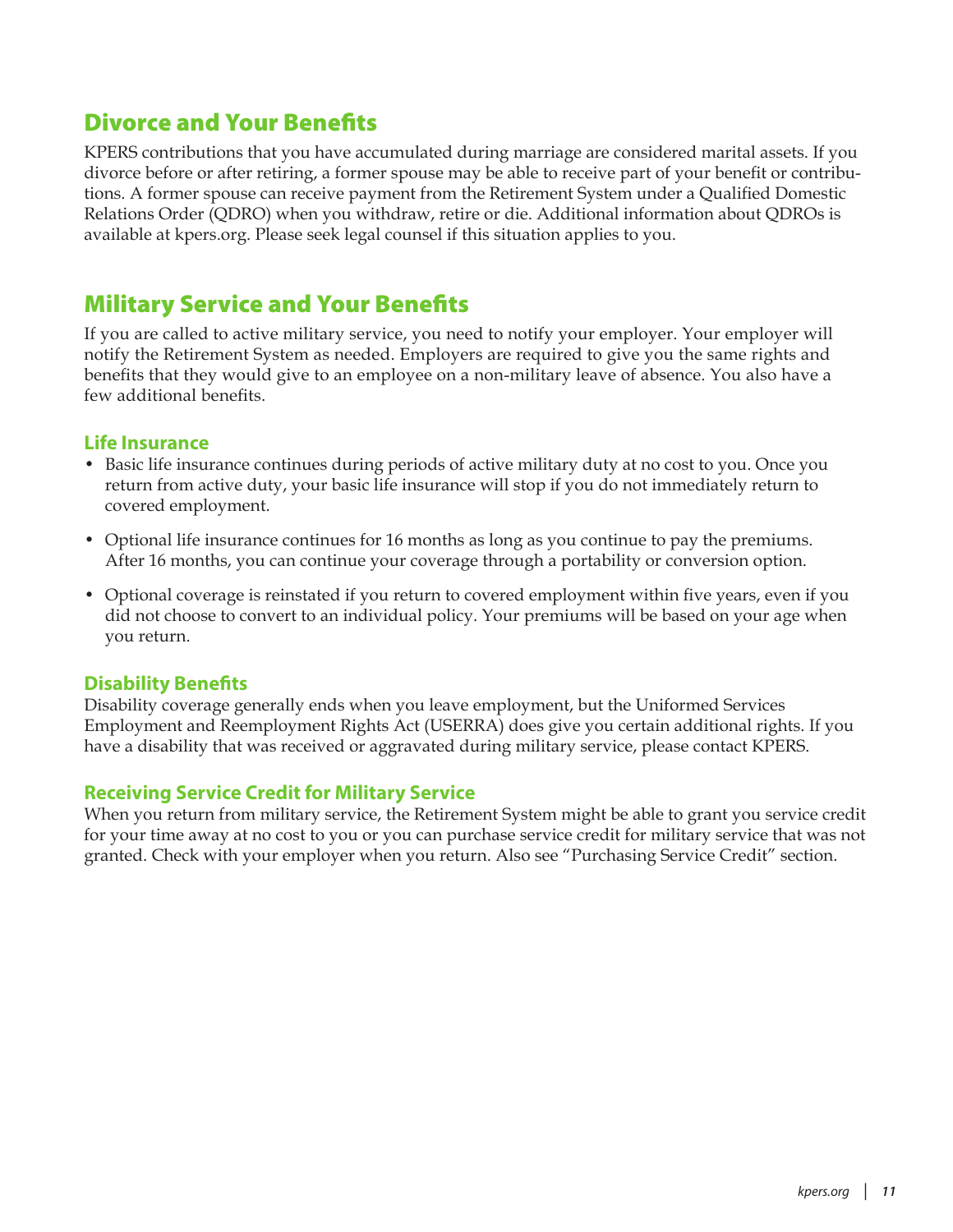# <span id="page-11-0"></span>Leaving Employment Before Retiring

If you leave employment, you can continue your life insurance coverage. You can also choose to withdraw your account balance. If you withdraw, you will give up all Retirement System rights, benefits and service credit. Employer contributions made to fund the System stay with the Retirement System. You can receive your contributions as a direct payment to you or roll over the amount into an eligible retirement plan.

## **If You Are Vested (at least five years of service)**

You are **guaranteed** a monthly retirement benefit for the rest of your life if you leave your contributions in your account. Often, your vested benefit is more valuable than the amount of your actual contributions. Keep your contributions with the Retirement System and apply for retirement benefits when you become eligible. Your contributions will continue to earn interest and you can withdraw them at any time if you change your mind.

If you return to covered employment and did not withdraw your contributions, you will immediately become an active member again and keep the credit for your past public service.

## **If You Are Not Vested (less than five years of service)**

You are **not guaranteed** a retirement benefit. You need to withdraw your account balance **within five years** of the date you end employment. After five years, your contributions stop earning interest and you forfeit your service credit.

If you do not withdraw and you return to covered employment within five years, you will keep the credit for your past public service. You will return as a KPERS 3 member.

## **Options for Withdrawing Your Contributions**

You can apply to withdraw your contributions anytime 31 days after you end employment.

- **Option #1 ...** Roll your contributions over into an eligible retirement plan like a 457(b) deferred compensation plan, 403(b) annuity, 401(k) plan, individual retirement account (IRA), or a qualified retirement plan. This option allows you to defer paying taxes until a later date.
- **Option #2 ...** Have your contributions paid directly to you. You will owe federal taxes and possibly a 10% federal penalty. Federal law requires a mandatory 20% tax withholding on taxable amounts paid to you.

**Reasons to Roll Over Contributions**

- Preserve your past efforts toward saving for retirement.
- Keep from paying taxes right away, giving your money more time to compound.
- Avoid paying federal penalties for early distribution.

## **The Withdrawal Process**

- 1. Download an Application for Withdrawal of Contributions form (KPERS-13) at kpers.org.
- 2. When we receive your completed application, we will send payment within four weeks.
- 3. KPERS will send you a 1099-R form the following January for your federal income tax return.

Direct rollovers allow you to defer federal taxes.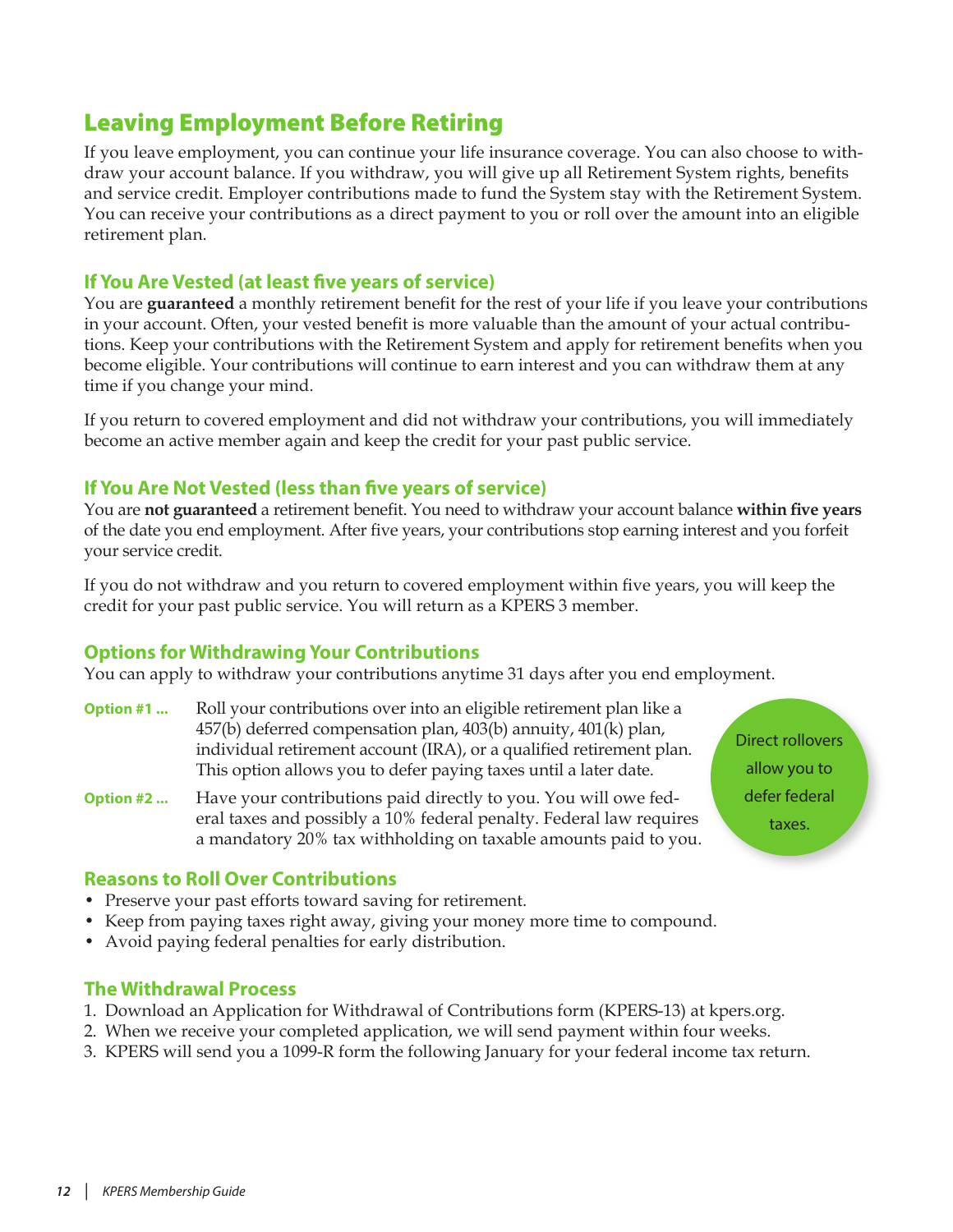# <span id="page-12-0"></span>When Can You Retire?

Your age and the amount of service credit you have determines when you can retire. The minimum age and service requirements differ between KPERS 1 and KPERS 2.

Your age equals your age at your last birthday. Additional months do not count. However, two quarters of service credit round to the next year. *For example:* 9.5 years will round to ten years of service.

### **KPERS 1**

- Age 65 with 1 year of service
- Age 62 with 10 years of service
- Or any age when age + service = 85 (85 points)

#### **Retiring with 85 Points**

You can retire anytime with "85 points." The 85 point rule is when your age and years of service credit added together equal 85. Every year you work, you will gain two points – one for each birthday and one for the year of service credit. The 85 point rule is only one of three ways you can qualify for retirement.

#### **Retiring Early**

You can receive reduced benefits beginning at age 55 with ten years of service. The earlier you retire, the more your benefit is reduced.

#### **If You Retire Early ... KPERS 1**



#### **KPERS 2**

- Age 65 with 5 years of service
- Age 60 with 30 years of service

#### **Retiring Early**

You can receive reduced benefits beginning at age 55 with ten years of service. The earlier you retire, the more your benefit is reduced. If you retire before age 60 with *at least* 30 years of service, there is less of a reduction to your benefit.

#### **If You Retire Early ... KPERS 2**

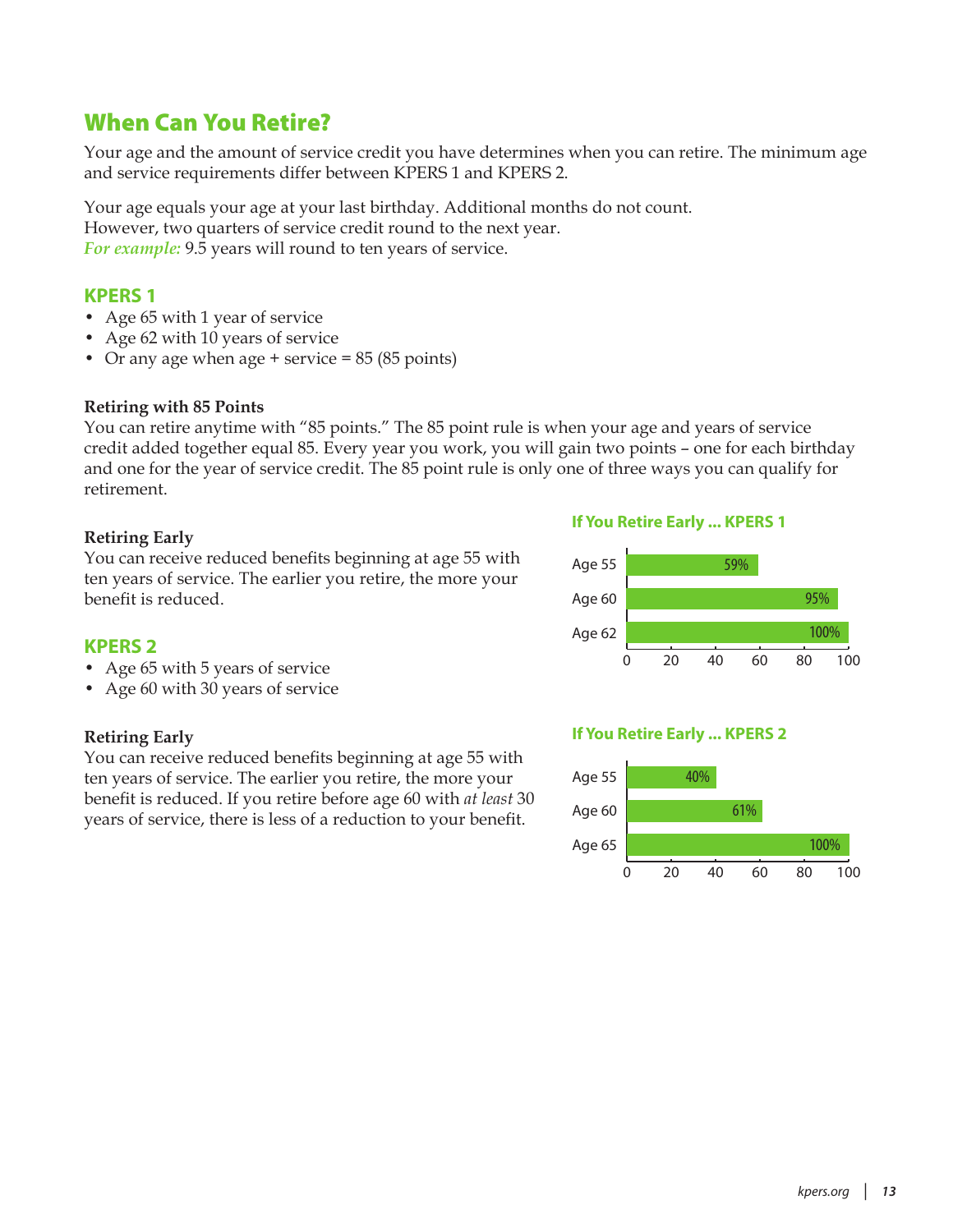# <span id="page-13-0"></span>Correctional KPERS Members

As a Correctional member, you may be eligible to retire at an earlier age than regular KPERS members. To qualify for these Correctional age and service requirements, you must work in a Group A or Group B position for at least three years *immediately* before retirement and retire on the first day of the month after your last day on the payroll.

**Group A** generally includes:

• Most correctional officers and their supervisors.

#### **Group B** generally includes:

• Correctional institution employees in certain power plant positions, correctional industries, food service supervision or maintenance operation supervision who have regular contact with inmates.

If you do not qualify for either of these categories, your age and service requirements for retirement are the same as regular KPERS members.

## **If You Leave Employment Before Retiring**

If you leave Correctional employment and wait to retire, you will become a *regular* inactive KPERS member. Regular KPERS age and service requirements will apply. Your benefits will have a greater reduction for early retirement.

## **Group A Retirement Eligibility**

#### **KPERS 1**

- Age 55 if employed in a Group A position for at least three years *immediately* before retirement
- Any age when your age and years of service credit added together equal 85 (85 points)
- Reduced benefits beginning at age 50 with 10 years of service

#### **KPERS 2**

- Age 55 with ten years of service, including three years in a Group A position *immediately* before retirement
- Reduced benefits beginning at age 50 with 10 years of service. If you retire before age 60 with *at least* 30 years of service, there is less of a reduction to your benefit.

## **Group B Retirement Eligibility**

#### **KPERS 1**

- Age 60 if employed in a Group B position at least three years *immediately* before retirement
- Any age when your age and years of service credit added together equal 85 (85 points)
- Reduced benefits beginning at age 55 with 10 years of service

#### **KPERS 2**

- Age 60 with ten years of service, including three years in a Group B position *immediately* before retirement
- Reduced benefits beginning at age 55 with 10 years of service. If you retire before age 60 with *at least* 30 years of service, there is less of a reduction to your benefit.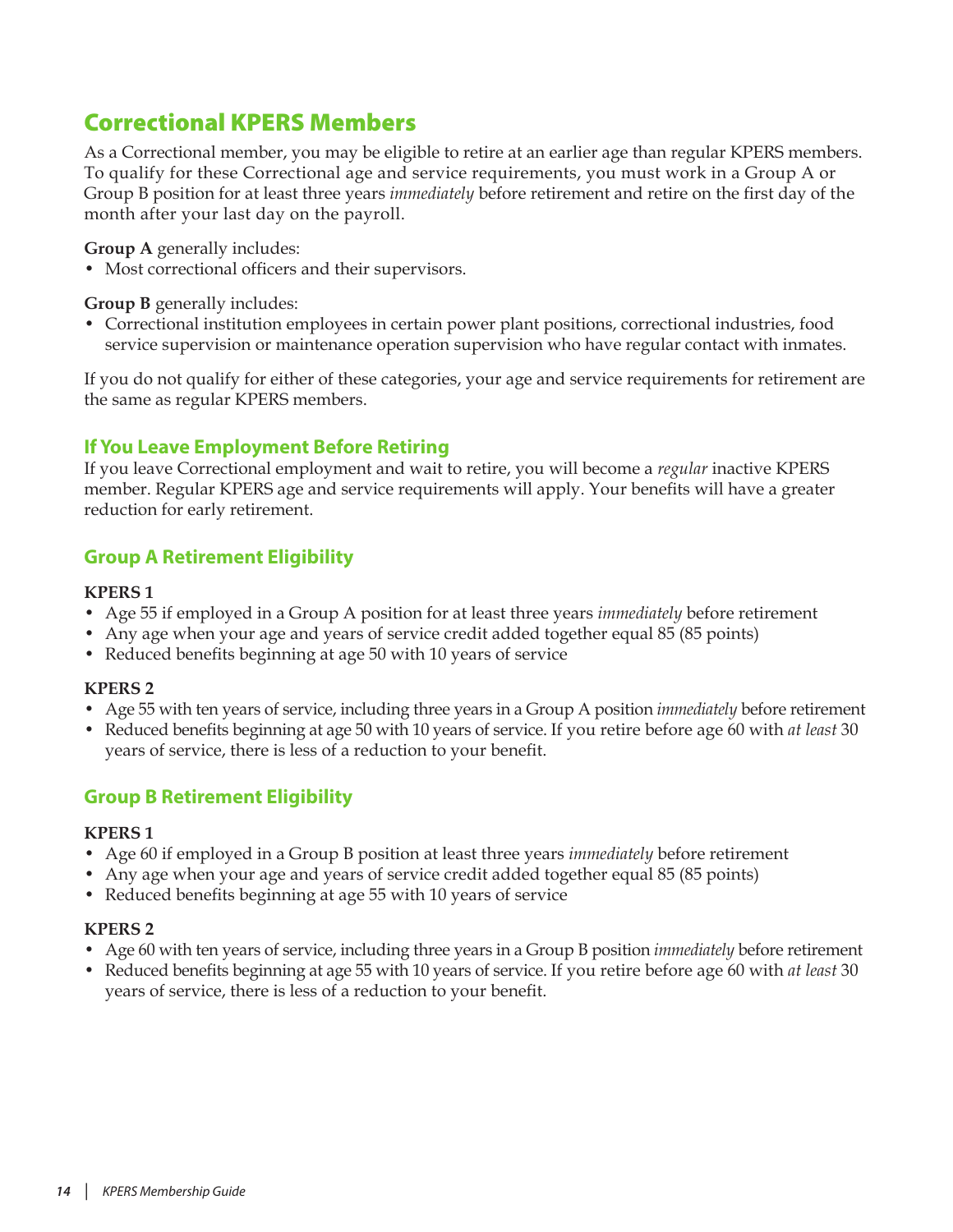# <span id="page-14-0"></span>Calculating Your Retirement Benefit

KPERS retirement benefits are calculated using the following formula:

|                          | Final average salary $\quad x$ statutory multiplier* $\quad x$ years of service $=$ annual benefit |  |     |          |
|--------------------------|----------------------------------------------------------------------------------------------------|--|-----|----------|
| <b>Example: \$40,000</b> | 1.75%                                                                                              |  | $=$ | \$17,500 |

You can calculate a personalized benefit estimate through your online account access at kpers.org.

\*Statutory multiplier is 1.85% for KPERS 2 members and for KPERS 1 members who earn service after January 1, 2014. See details in Statutory Multiplier section.

#### **Final Average Salary**

Final average salary is based on your highest years of pay during your career. These years do not have to be continuous.

#### **KPERS 1 Hired on or After July 1, 1993**

• Highest three-year salary average (12 quarters)

#### **KPERS 1 Hired Before July 1, 1993**

- Highest three-year salary average (12 quarters) **or**
- Highest four-year salary average **including** additional compensation\*

KPERS will calculate both options and use whichever is higher to calculate your retirement benefit. If "add-on pay" is included in your final average salary, it is spread over all the days that you worked in the calendar year you retired. It is not credited only to the quarter in which you left employment.

\***Additional Compensation** or "add-on pay" is compensation from your employer for unused sick leave, annual leave, etc.

#### **KPERS 2**

• Highest five-year average (20 quarters)

#### **Final Average Salary Cap**

If your salary increases substantially from year to year, a cap on compensation may be used to calculate your final average salary. Generally, the cap applies when your salary changes and your position does not. For KPERS 1, the cap is 15%. For KPERS 2, the cap is 7.5%.

#### **Statutory Multiplier**

The multiplier is a percentage set by the Legislature used to calculate benefits. You receive this percentage of your final average salary for each year of service.

#### **KPERS 1**

- 1.85% for service earned January 1, 2014, and after
- 1.75% for service earned before January 1, 2014 and any service purchases

#### **KPERS 2**

• 1.85% for all service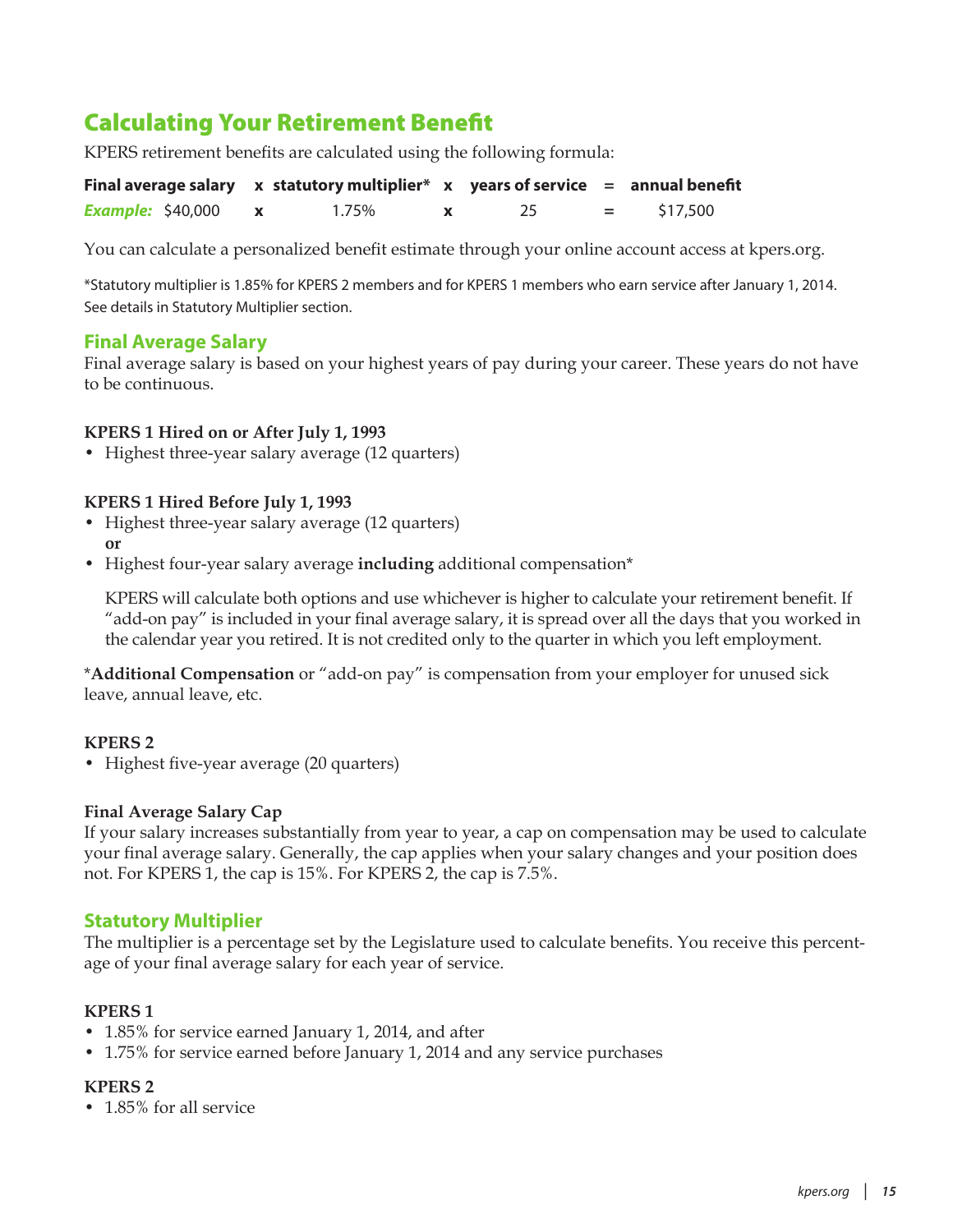# <span id="page-15-0"></span>Retiree Cost-of-Living Adjustments (COLAs)

A cost-of-living adjustment (COLA) is an increase in monthly pension benefits to help keep pace with inflation. Retirees do not receive regular COLAs. For this reason, your personal savings becomes even more important to provide protection against inflation.

# The Retirement Process

#### **Your Retirement Date**

Your retirement date can be the first day of any month, as long as you are off your employer's payroll. *State law requires that your retirement date must be the first day of the month.* Licensed school members must wait until June 1 or after.

#### **Retirement Benefit Estimates**

You can calculate an estimate through your online account or with the general benefit calculator at kpers.org. You can also submit a Benefit Estimate Request form (KPERS-15E), and we can calculate an estimate for you. Your employer can help you complete the form with your most current pay information. Estimates are a wise step when considering your options.

#### **Steps in the Retirement Process**

- 1. Attend a pre-retirement seminar.
- 2. Find out when you are eligible to retire. Knowing when you'll meet the age and service requirements to retire can help you decide on the best retirement date.
- 3. Calculate a retirement benefit estimate. Members often schedule a personal consultation at our office before retiring.
- 4. Review the KPERS *Retirement Options* publication to understand your benefit payment options.
- 5. Complete an Application for Retirement form (KPERS-15). Submit your application at least 30 days before the day you want to retire. *You need to apply for your benefits. They do not begin automatically.*
- 6. The Retirement System will mail a letter to you with information about your benefit amount and taxes.
- 7. Your monthly benefit payment will be directly deposited at your financial institution on the last working day at the end of the month you retire.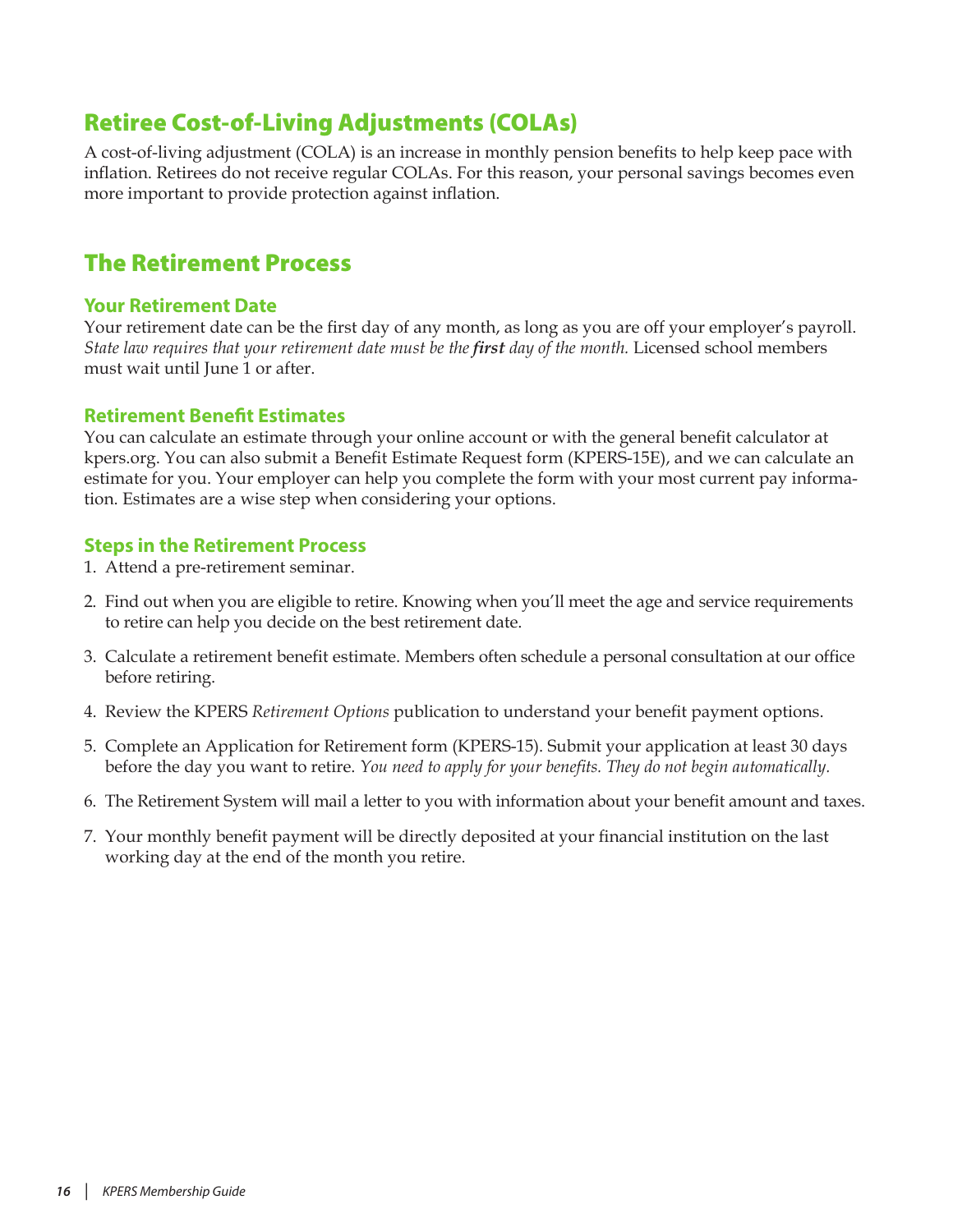# <span id="page-16-0"></span>Retirement Benefit Payment Options

As a retiree, you will receive a monthly retirement benefit for the rest of your life. In addition, we have retirement payment options that add financial flexibility and allow you to provide for loved ones after your death.

#### **Maximum Monthly Option**

This option is the maximum monthly benefit you can receive. There is no continued monthly benefit after your death.

#### **Joint-Survivor Options**

Survivor benefits are equal to 50%, 75% or 100% of your benefit and are paid for the rest of your survivor's life. To provide this continuing benefit, your monthly benefit is reduced.

#### **Life-Certain Options**

If you die within a guaranteed period of time from retirement, your beneficiary will receive the same monthly benefit for the rest of that guaranteed period. Your monthly payments are reduced based on whether you chose the five-, ten-, or 15-year life-certain option. You can change beneficiaries anytime.

#### **Partial Lump-Sum Option**

You can take part of your retirement benefit in an up-front lump sum at retirement. This lump sum is then combined with one of the other retirement options to provide reduced, regular monthly payments for the rest of your life.

# State and Federal Taxes

## **Reporting Contributions on Your Kansas Income Tax Return**

The amount you contribute each year from your salary to the Retirement System is subject to Kansas income tax. Your contributions are deducted from your pay on a pretax basis for federal income tax purposes. Because of this, you need to make a specific entry on your Kansas income tax return.

You can calculate the amount of your contributions from your W-2 form. Some employers will provide this amount for you in Box 14 (labeled KPER). See the "Schedule S Line-by-Line Instructions" in the Kansas Income Tax Booklet for more information or contact the Kansas Department of Revenue.

#### **Taxes on Lump-Sum Payments**

Lump-sum payments are paid directly to you or rolled over into an eligible retirement plan. KPERS will withhold 20% for federal income tax unless your payment is rolled over into an eligible plan. If you are under age 59 1/2, your payment may also be subject to a 10% federal penalty. When rolled over to an eligible retirement plan, a lump-sum payment and its earnings keep their KPERS tax characteristics.

#### **Taxes on Retirement Benefits**

In general, Retirement System benefits, including the \$4,000 retiree death benefit, are subject to federal tax, but not Kansas state tax. If you move to another state, check if your retirement benefit is taxable in that state. Your monthly benefit is taxable from the time your benefits begin.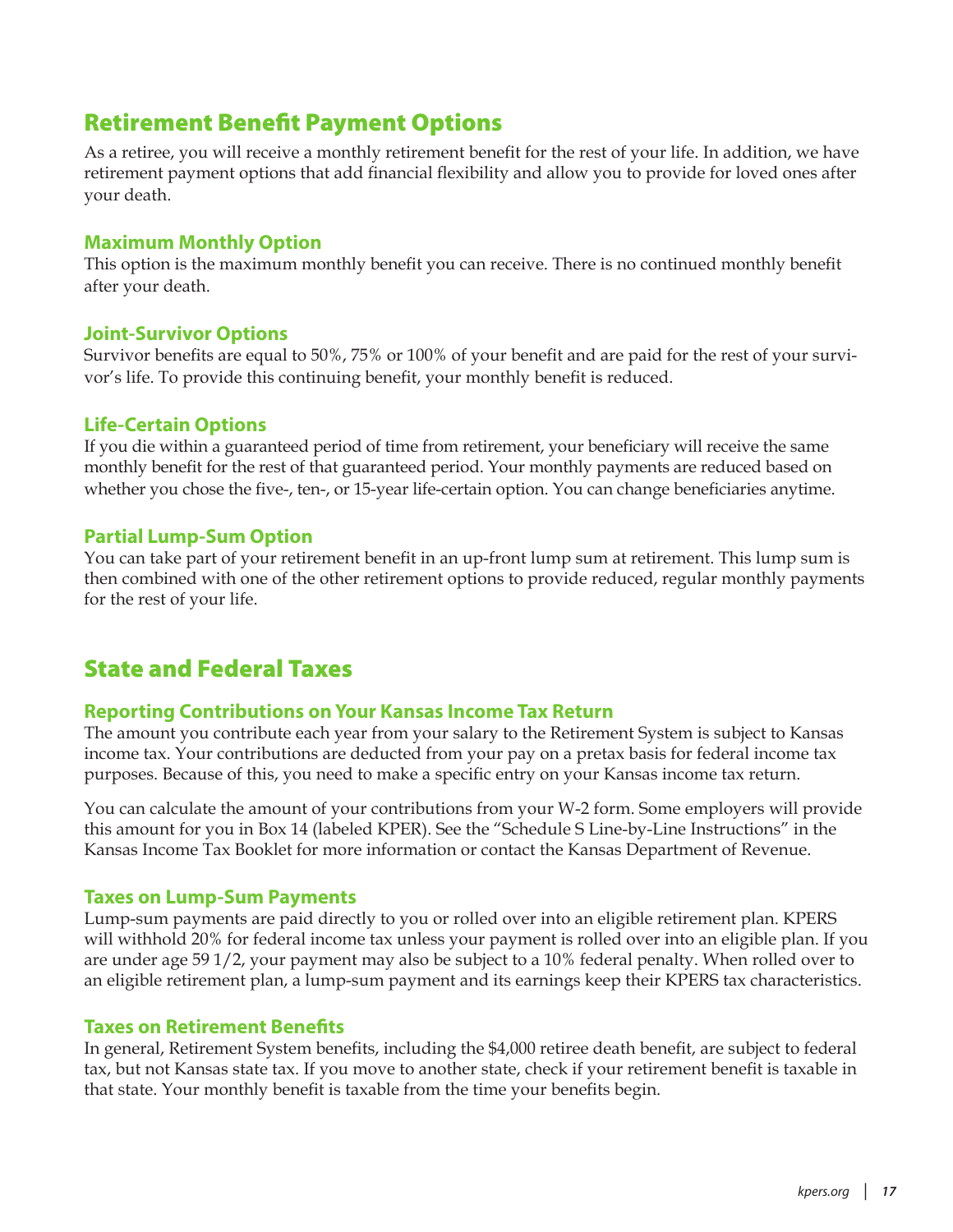# <span id="page-17-0"></span>Retiree Death Benefit

KPERS pays a \$4,000 lump-sum death benefit to your beneficiary. All monthly benefit payments are payable through the last day of the month your death occurs.

You can choose a person, your estate, a trust or a funeral establishment to receive your \$4,000 retiree death benefit.

KPERS does not pay the \$4,000 death benefit automatically. Beneficiaries need to contact the Retirement System first to receive confirmation and an application form.

#### **Returning Your Contributions**

If you die before receiving retirement benefits equal to your contributions, and no survivor benefits are payable, the Retirement System will return any remaining contributions and interest to your beneficiary.

## **If You Designated Someone Other Than Your Spouse as Beneficiary**

Sometimes members designate someone other than their spouse as their beneficiary. Under some circumstances, a surviving spouse has the right to make a claim for a portion of the benefits, called an elective share. We recommend that you ensure your current spouse consents to your beneficiary designation. You should seek legal advice about how this law affects your plans.

# Working After You Retire

Many retirees decide to return to work. But, there are a few things you need to know if you plan to go back to work for any KPERS employer, even if it's different than the one you retired from. Working in positions covered by the Kansas Board of Regents or working for a third-party entity that contracts with a KPERS employer means these rules will apply to you, too.

These rules don't apply if you work for a non-KPERS employer.

#### **No Prearrangements**

While you're working, any time before retirement and during your waiting period, you can't plan to return to work for any KPERS employer. This is very important to KPERS. It helps keep our qualified plan status with the IRS.

A "prearrangement" is a situation where you or an employer might anticipate employment after retirement. You cannot consider returning to work before you retire, all the way through to the end of your waiting period.

## **Waiting Period**

You'll have a waiting period before you can go back to work for any KPERS employer.

Your waiting period depends on the age you retire.

- 60 days if you retire at age 62 or later
- 180 days if you retire before age 62

## **Penalties**

KPERS will suspend your benefit going forward and for six months after you leave all KPERS employment. You'll also need to repay any monthly benefits we've paid to you while you were working.